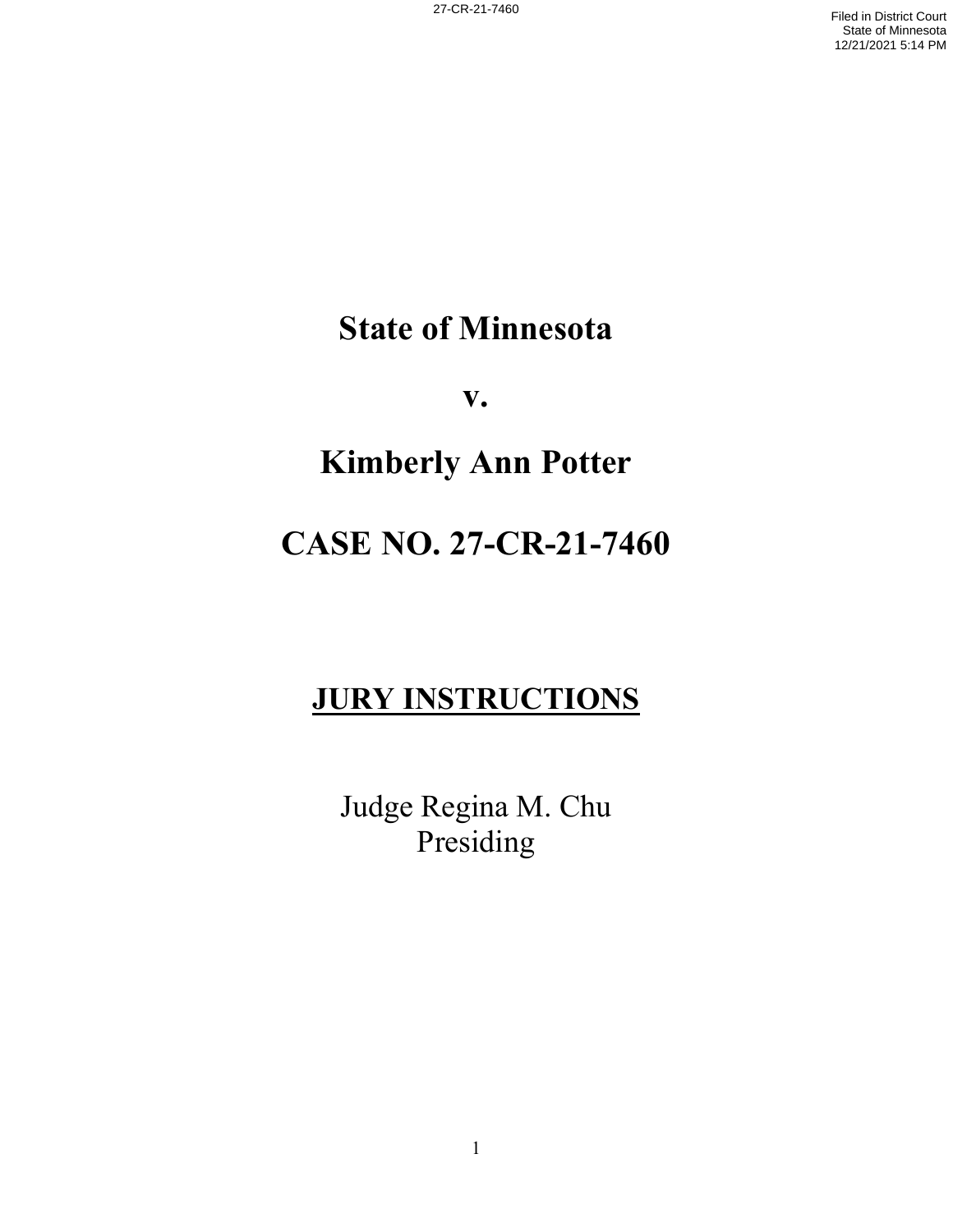### **Duties of Judge and Jury**

It is your duty to decide the questions of fact in this case. It is my duty to give you the rules of law you must apply in arriving at your verdict.

You must follow and apply the rules of law as I give them to you, even if you believe the law is or should be different. Deciding questions of fact is your exclusive responsibility. In doing so, you must consider all the evidence you have heard and seen in this trial, and you must disregard anything you may have heard or seen elsewhere about this case.

I have not by these instructions, nor by any ruling or expression during the trial, intended to indicate my opinion regarding the facts or the outcome of this case. If I have said or done anything that would seem to indicate such an opinion, you are to disregard it.

In your determination of the facts, you are not to consider the possible penalties. That consideration is the responsibility of the court exclusively. Your only duty is to determine whether or not the guilt of the Defendant has been proved beyond a reasonable doubt without reference to any possible penalty which may accrue.

#### **Instructions to Be Considered as a Whole**

You must consider these instructions as a whole and regard each instruction in light of all the others. The order in which the instructions are given is of no significance. You are free to consider the issues in any order you wish.

#### **Presumption of Innocence**

The Defendant is presumed innocent of the charge made. This presumption remains with the Defendant unless and until the Defendant has been proven guilty beyond a reasonable doubt. That the Defendant has been brought before the court by the ordinary processes of the law and is on trial should not be considered by you as in any way suggesting guilt. The burden of proving guilt is on the State. The Defendant does not have to prove innocence.

#### **Proof Beyond a Reasonable Doubt**

Proof beyond a reasonable doubt is such proof as ordinarily prudent men and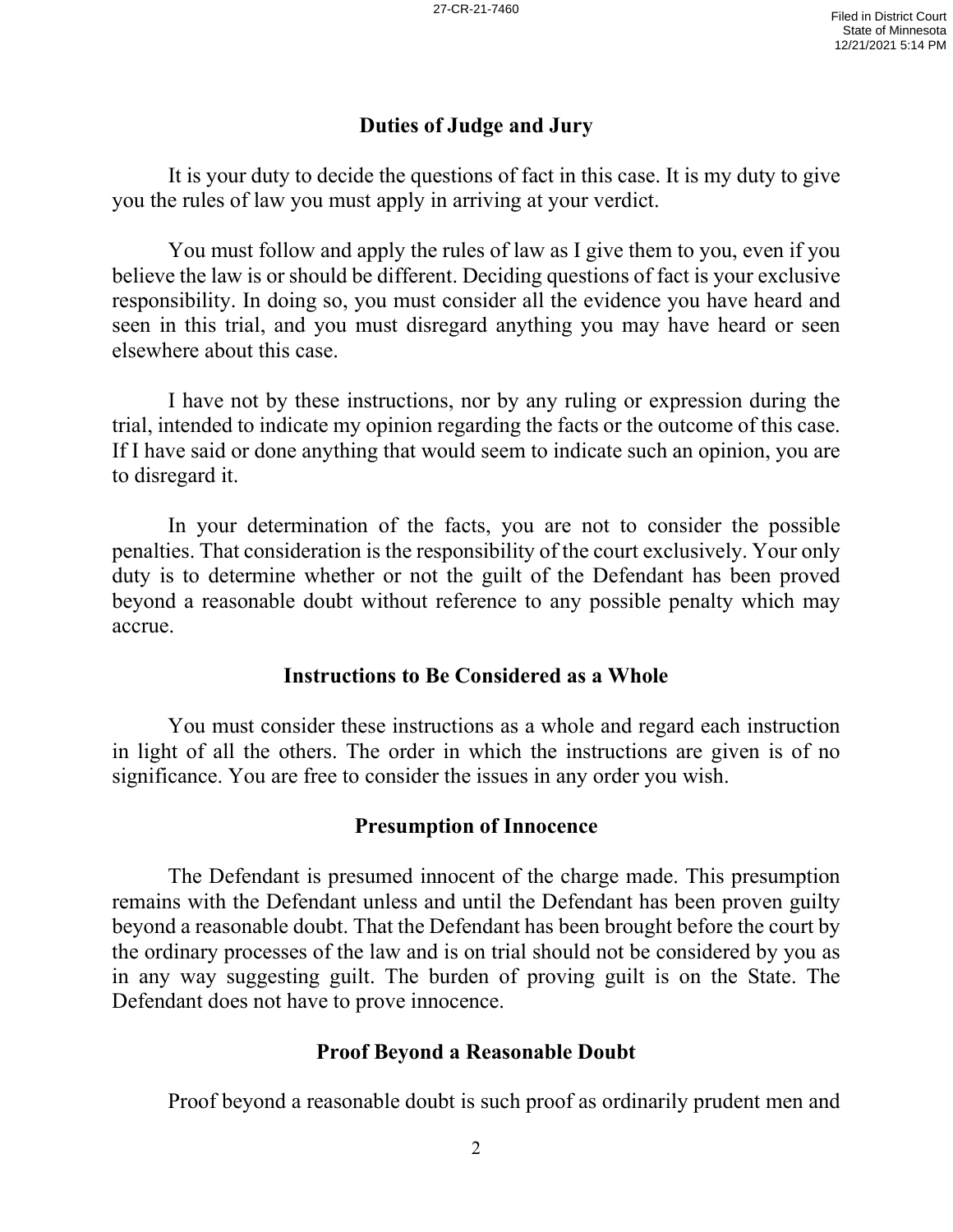women would act upon in their most important affairs. A reasonable doubt is a doubt based upon reason and common sense. It does not mean a fanciful or capricious doubt, nor does it mean beyond all possibility of doubt.

## **Direct and Circumstantial Evidence**

A fact may be proven by either direct or circumstantial evidence, or by both. The law does not prefer one form of evidence over the other.

A fact is proven by direct evidence when, for example, it is proven by witnesses who testify to what they saw, heard, or experienced, or by physical evidence of the fact itself. A fact is proven by circumstantial evidence when its existence can be reasonably inferred from other facts proven in the case.

#### **Statements of Judge and Attorneys**

Attorneys are officers of the court. It is their duty to make objections they think proper and to argue their client's cause. However, the arguments or other remarks of an attorney are not evidence.

If the attorneys or I have made or should make any statement as to what the evidence is, which differs from your recollection of the evidence, you should disregard the statement and rely solely on your own memory. If an attorney's argument contains any statement of the law that differs from the law I give you, disregard the statement.

#### **Evaluation of Testimony—Believability of Witnesses**

You are the sole judges of whether a witness is to be believed and of the weight to be given a witness's testimony. There are no hard and fast rules to guide you in this respect. In determining believability and weight of testimony, you may take into consideration the witness's:

(1)Interest or lack of interest in the outcome of the case;

(2)Relationship to the parties;

(3)Ability and opportunity to know, remember, and relate the facts;

(4)Manner;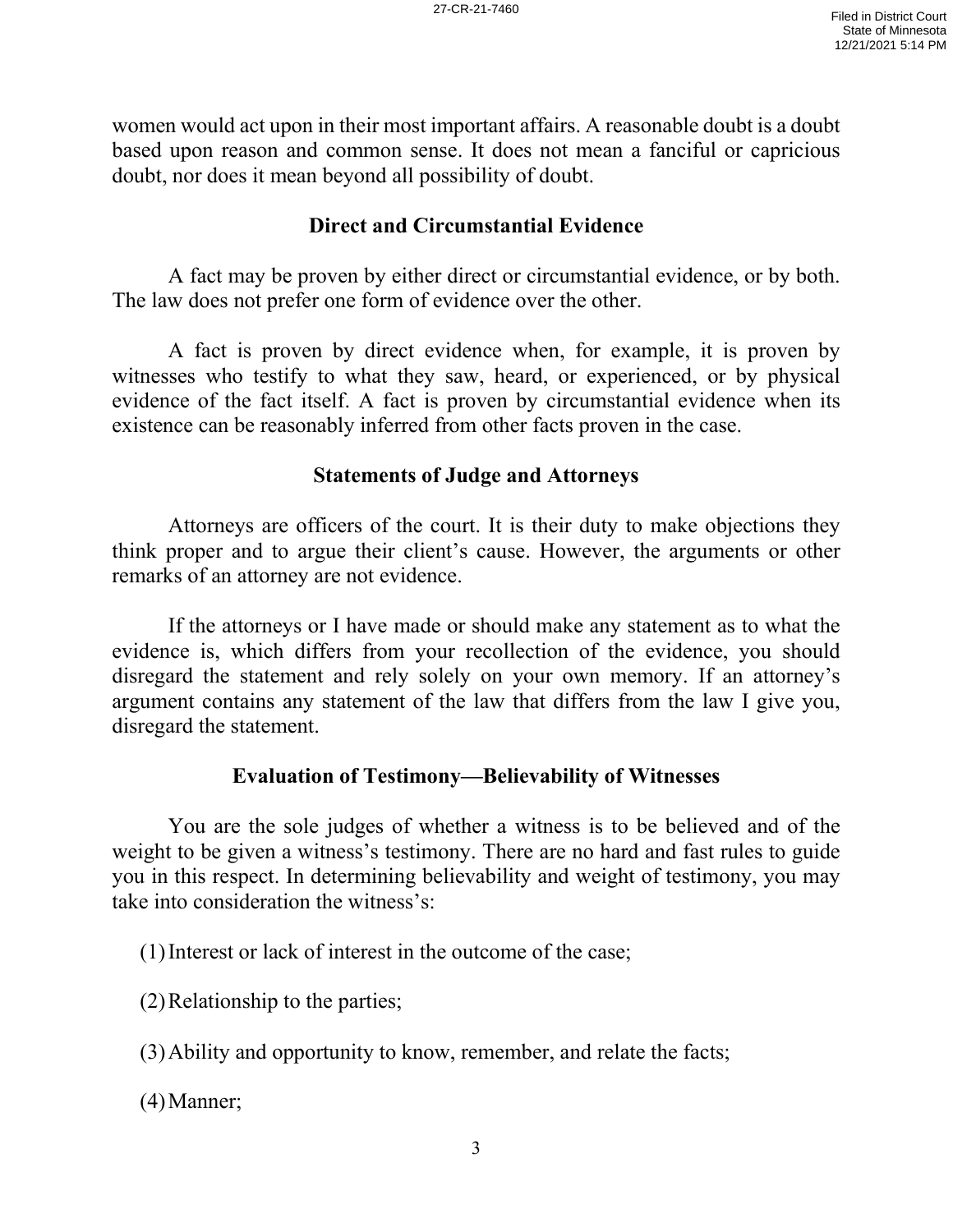- (5)Age and experience;
- (6)Frankness and sincerity, or lack thereof;
- (7)Reasonableness or unreasonableness of their testimony in the light of all the other evidence in the case;
- (8)Any impeachment of the witness's testimony; and,
- (9)Any other factors that bear on believability and weight.

You should rely in the last analysis upon your own experience, good judgment, and common sense.

## **Expert Testimony**

A witness who has special training, education, or experience in a particular science, occupation, or calling, is allowed to express an opinion as to certain facts. In determining the believability and weight to be given such opinion evidence, you may consider:

[1] The education, training, experience, knowledge, and ability of the witness,

- [2] The reasons given for the opinion,
- [3] The sources of the information,

[4] Factors already given you for evaluating the testimony of any witness.

Such opinion evidence is entitled to neither more nor less consideration by you than any other evidence.

## **Impeachment**

In deciding the believability and weight to be given to the testimony of a witness, you may consider evidence of a statement by or conduct of the witness on some prior occasion that is inconsistent with present testimony. Evidence of any prior inconsistent statement or conduct should be considered only to test the believability and weight of the witness's testimony. In the case of the Defendant,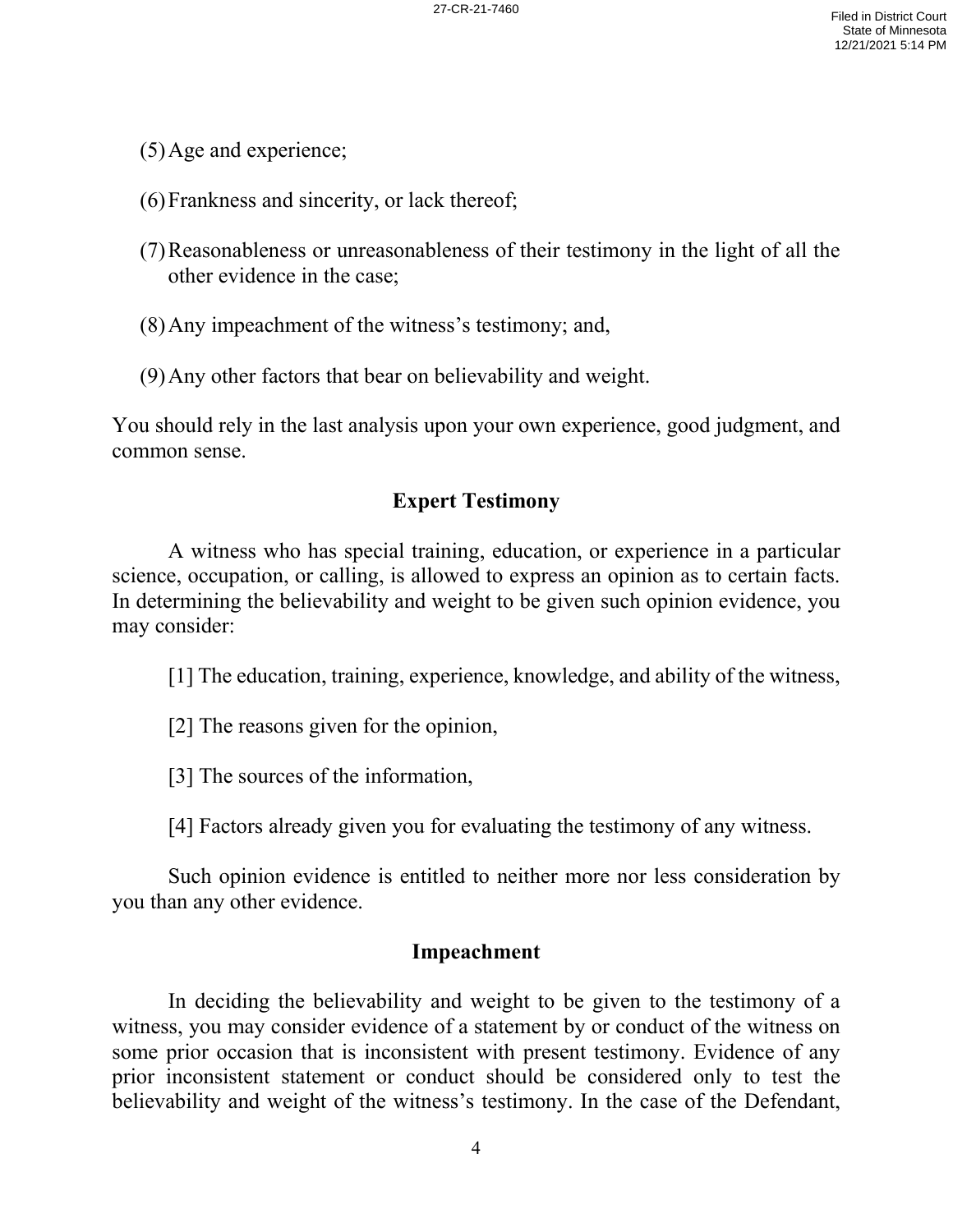however, evidence of any statement the Defendant may have made may be considered by you for all purposes.

#### **Evidence of Character**

In this case you have heard evidence as to the Defendant's general character to be peaceful and law-abiding. You should consider such evidence with all the other evidence in the case in determining whether or not the prosecution has proven the Defendant's guilt beyond a reasonable doubt.

#### **Rulings on Objections to Evidence**

During this trial, I have ruled on objections to certain testimony and exhibits. You must not concern yourself with the reasons for these rulings, since they are controlled by rules of evidence.

By admitting into evidence testimony and exhibits as to which the objection was made, I did not intend to indicate the weight to be given such testimony and evidence. You are not to speculate as to possible answers to questions I did not require to be answered. You are to disregard all evidence and statements of attorneys that I have ordered stricken or have told you to disregard.

#### **Demonstrative Evidence**

During the testimony of some witnesses, the parties introduced demonstrative exhibits in the form of charts and summaries. This information was presented to assist you as an aid in your understanding of the witness's testimony and to help explain the facts disclosed by the records, other documents, testimony, and other evidence that was received during the trial. If any chart or summary is not consistent with the facts or figures shown by the evidence in this case, as you find them, you should disregard the chart or summary and determine the facts from the underlying evidence.

#### **Consideration of Policies**

Brooklyn Center Police Department policies are not criminal statutes. An alleged violation of a policy is not a crime.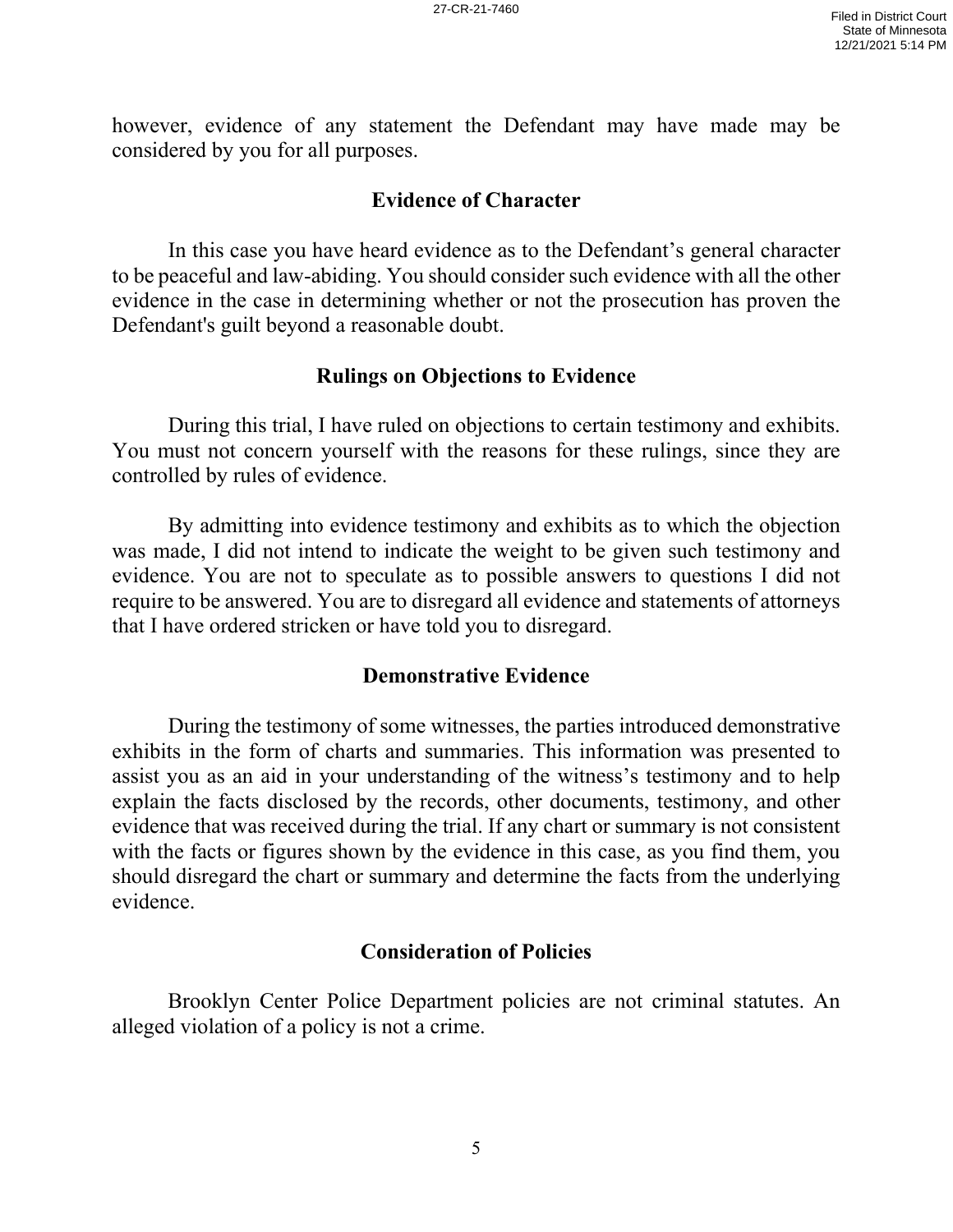#### **Multiple Charges to be Considered Separately**

In this case, the Defendant has been charged with two offenses. You should consider each offense and the evidence pertaining to it separately and in any order you wish. The fact that you may find the Defendant guilty or not guilty as to one of the charged offenses should not control your verdict as to any other offense.

## **Definition of Words**

If I do not define a word or phrase that is used in these instructions, you should apply the common, ordinary meaning of that word or phrase.

> "**To cause death**," "**causing the death**," or "**caused the death**" means that the Defendant's act or acts were a substantial causal factor in causing the death of Daunte Wright. The Defendant is criminally liable for all the consequences of her actions that occur in the ordinary and natural course of events, including those consequences brought about by one or more intervening causes, if such intervening causes were a natural result of the Defendant's acts. The fact that other causes contribute to the death does not relieve the Defendant of criminal liability. However, the Defendant is not criminally liable if a "superseding cause" caused the death. A "superseding cause" is a cause that comes after the Defendant's acts, alters the natural sequence of events, and is the sole cause of a result that would not have otherwise occurred.

> "**Great bodily harm**" means bodily injury that creates a high probability of death, that causes serious permanent disfigurement, or that causes a permanent or protracted loss or impairment of the function of any bodily member or organ, or other serious bodily harm.

## **COUNT I**

The Defendant is charged in Count I with Manslaughter in the First Degree in connection with the death of Daunte Wright.

## **Definition**

Under Minnesota law, whoever, while committing a misdemeanor or gross misdemeanor offense with such force and violence that the death of or **great bodily**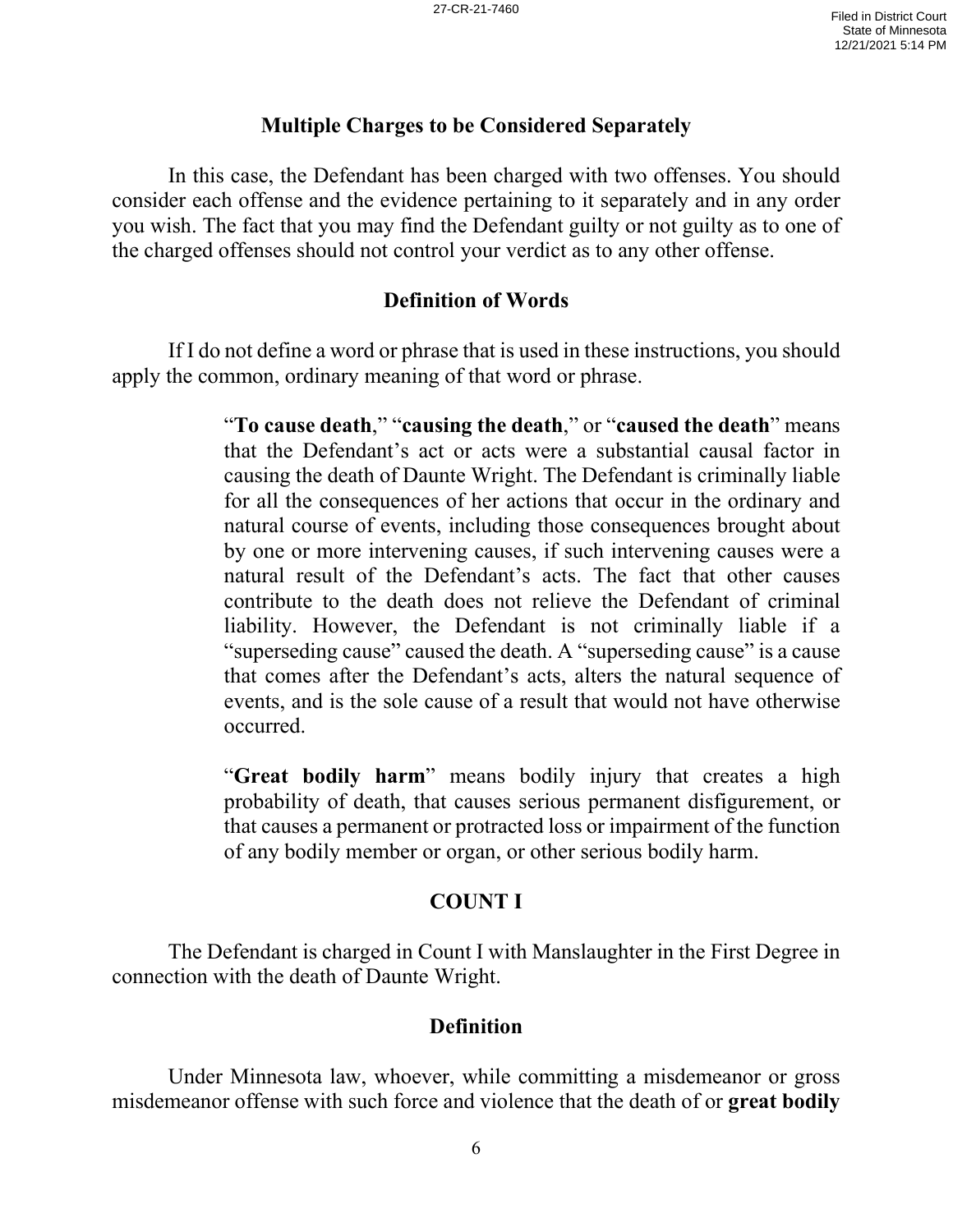**harm** to any person was reasonably foreseeable, **causes the death** of another is guilty of manslaughter in the first degree.

#### **Elements**

The elements of Manslaughter in the First Degree while committing a misdemeanor are:

First, the death of Daunte Wright must be proven.

Second, the Defendant **caused the death** of Daunte Wright.

Third, the death of Daunte Wright was **caused** by the Defendant's committing the crime of Reckless Handling or Use of a Firearm.

There are two elements of Reckless Handling or Use of a Firearm:

(1)First, the Defendant recklessly handled or used a firearm.

A person acts "recklessly" if, under the totality of the circumstances, she commits a conscious or intentional act in connection with the handling or use of a firearm that creates a substantial and unjustifiable risk that she is aware of and disregards.

(2)Second, the Defendant handled or used the firearm so as to endanger the safety of another person.

It is not necessary for the State to prove any intent on the part of the Defendant to kill anyone.

Fourth, the Defendant committed the crime of Reckless Use or Handling of a Firearm with such force or violence that the death of another person or **great bodily harm** to another person was reasonably foreseeable.

Fifth, the Defendant's act took place on or about April 11, 2021 in Hennepin County.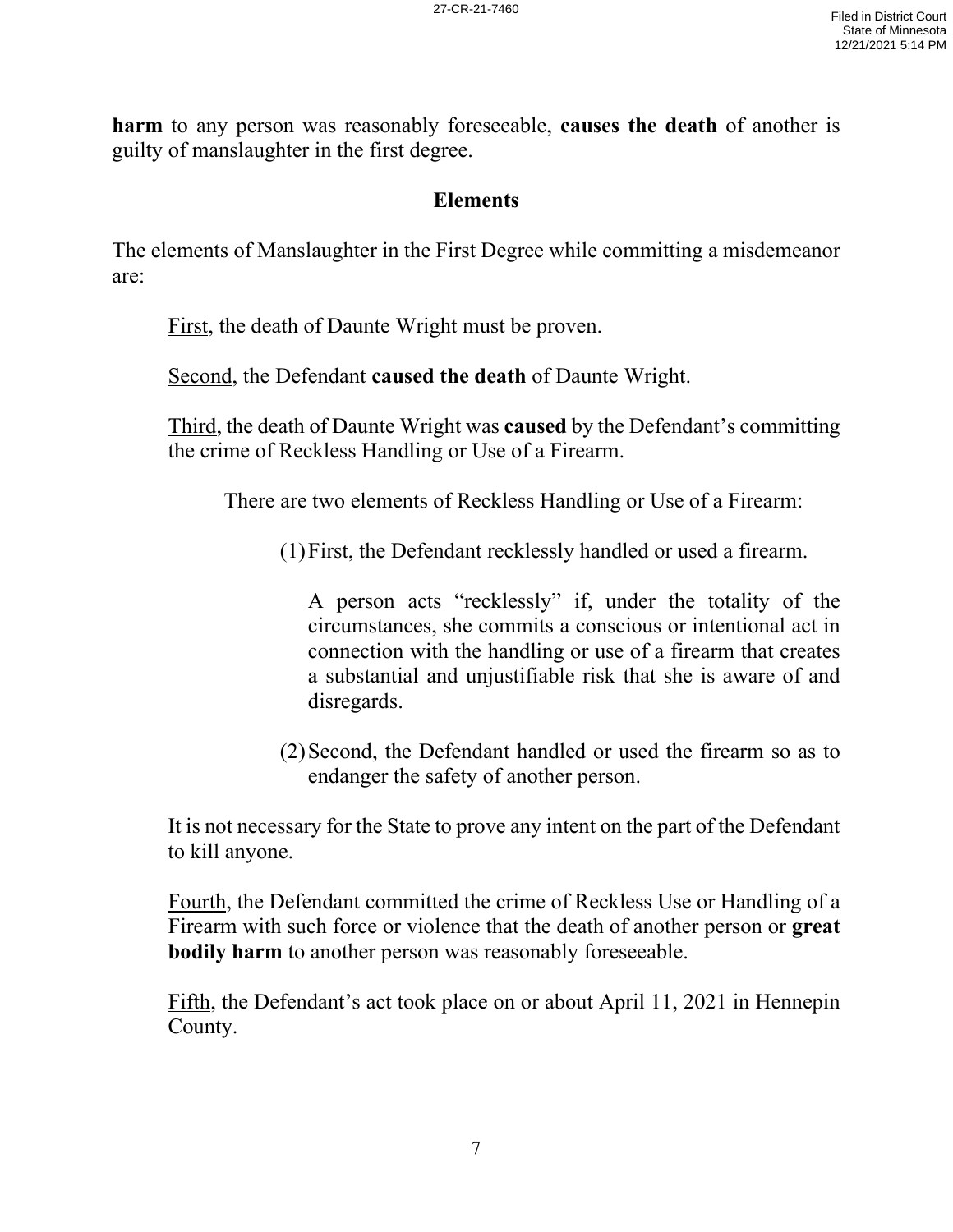If you find that each of these elements has been proven beyond a reasonable doubt, the Defendant is guilty. If you find that any element has not been proven beyond a reasonable doubt, the Defendant is not guilty.

## **COUNT II**

The Defendant is charged in Count II with Manslaughter in the Second Degree in connection with the death of Daunte Wright.

#### **Definition**

Under Minnesota law, whoever, by culpable negligence, whereby she creates an unreasonable risk and consciously takes a chance of **causing death** or **great bodily harm** to another person, **causes the death** of another is guilty of manslaughter in the second degree.

#### **Elements**

The elements of Manslaughter in the Second Degree are:

First, the death of Daunte Wright must be proven.

Second, the Defendant **caused the death** of Daunte Wright by culpable negligence, whereby the Defendant created an unreasonable risk and consciously took a chance of **causing death** or **great bodily harm**.

"Culpable negligence" is intentional conduct that the Defendant may not have intended to be harmful but that an ordinary and reasonably prudent person would recognize as involving a strong probability of injury to others.

It is not necessary for the State to prove any intent on the part of the Defendant to kill anyone.

Third, the Defendant's act took place on or about April 11, 2021 in Hennepin County.

If you find that each of these elements has been proven beyond a reasonable doubt, the Defendant is guilty. If you find that any element has not been proven beyond a reasonable doubt, the Defendant is not guilty.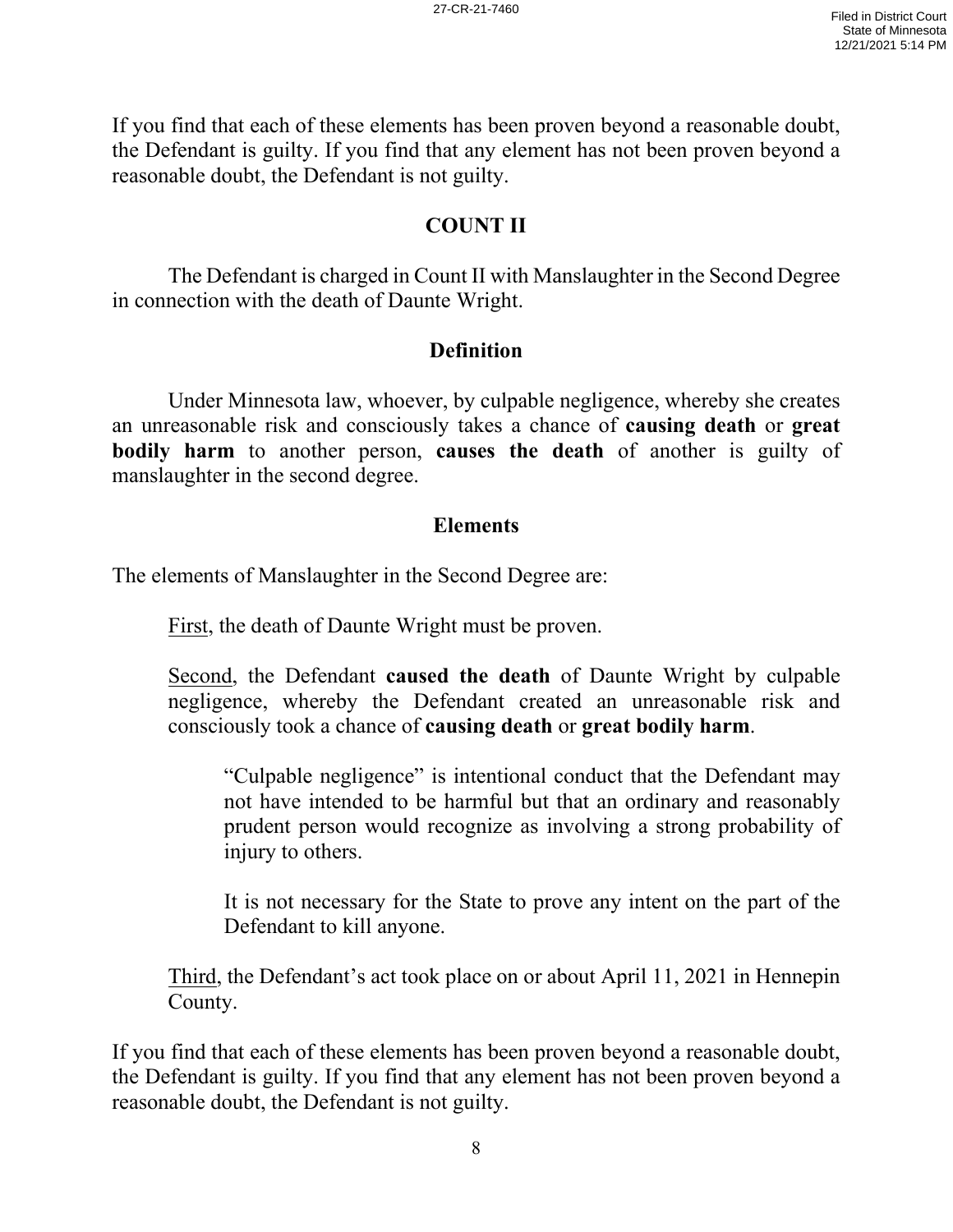## **Defense: Authorized Use of Deadly Force by a Police Officer**

With respect to any alleged use of a firearm:

Minnesota law provides that no crime is committed, and a police officer's actions are justified, only when the police officer uses deadly force in the line of duty when necessary to:

- (1)Protect the police officer or another from apparent death or **great bodily harm**;
- (2)Effect the arrest or capture, or prevent the escape, of a person whom the police officer knows or has reasonable grounds to believe has committed or attempted to commit a felony involving the use or threatened use of deadly force; or
- (3)Effect the arrest or capture, or prevent the escape, of a person whom the police officer knows or has reasonable grounds to believe has committed or attempted to commit a felony if the police officer reasonably believes that the person will **cause death** or **great bodily harm** if the person's apprehension is delayed.

"Deadly force" means force which the police officer uses with the purpose of causing, or which the police officer should reasonably know creates a substantial risk of causing, death or **great bodily harm**. In determining whether the Defendant should reasonably have known that the force she applied created a substantial risk of **causing death** or **great bodily harm**, you are not to consider the Defendant's underlying intent or motivations. It is not necessary for the State to prove that the Defendant intended to **cause death** or **great bodily harm** or believed that such harm would occur. The Defendant need only have acted with intent to use force and prove that a reasonable person in the Defendant's position would have foreseen a substantial risk of **causing death** or **great bodily harm**.

As to each count or defense, the kind and degree of force a police officer may lawfully use in protecting themselves or another, effecting arrest or capture, or preventing escape, is limited by what a reasonable police officer in the same situation would believe to be necessary. To determine whether or not the actions of the police officer were necessary, you must look at those facts known to the police officer at the precise moment she acted with force. The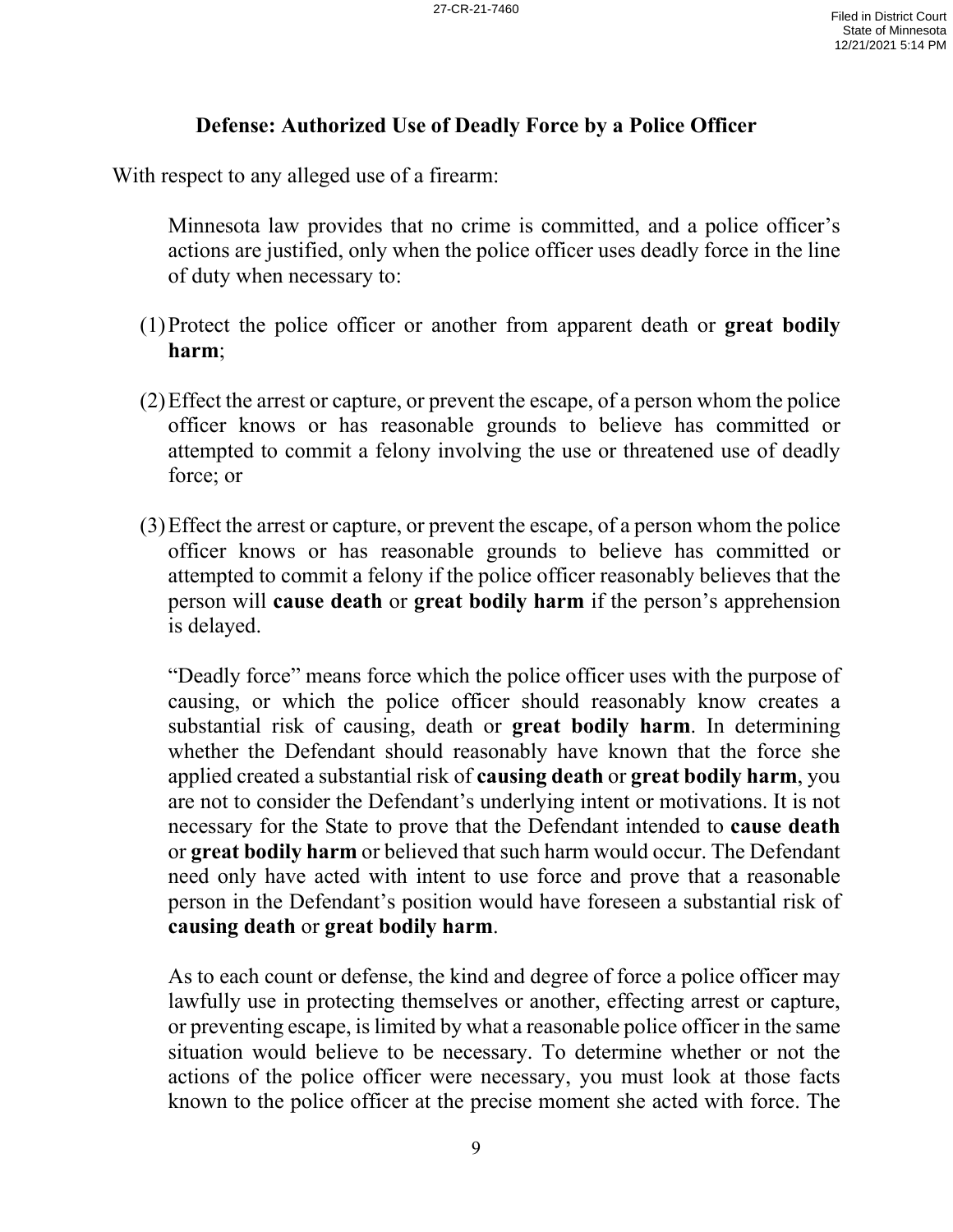reasonableness of the particular use of force must be judged from the perspective of a reasonable police officer on the scene, rather than with the benefit of hindsight, taking into consideration the fact that police officers are often forced to make split-second judgments – in circumstances that are tense, uncertain, and rapidly evolving – about the amount of force that is necessary in a particular situation.

The Defendant is not guilty of a crime if she used deadly force as authorized by law. To prove guilt, the State must prove beyond a reasonable doubt that the Defendant's use of deadly force was not authorized by law.

## **Use of Non-Deadly Force**

In this case you have heard testimony about whether the Defendant's apparent decision to use a Taser was reasonable or appropriate.

The statutes of Minnesota provide that a police officer is authorized to use reasonable force in the line of duty in:

- (1)Effecting a lawful arrest;
- (2)Executing legal process;
- (3)Enforcing an order of the court; or
- (4)Executing any other duty imposed upon the police officer by law.

You are instructed that executing a lawful arrest warrant is a duty imposed on police officers by law.

The kind and degree of force a police officer may lawfully use in executing the police officer's duties is limited by what a reasonable police officer in the same situation would believe to be necessary. Any use of force beyond that is not reasonable. To determine whether or not the actions of the police officer were reasonable, you must look at those facts known to the police officer at the moment the police officer acted with force. The reasonableness of the particular use of force must be judged from the perspective of a reasonable police officer on the scene, rather than with the benefit of hindsight, taking into consideration the fact that police officers are often forced to make split-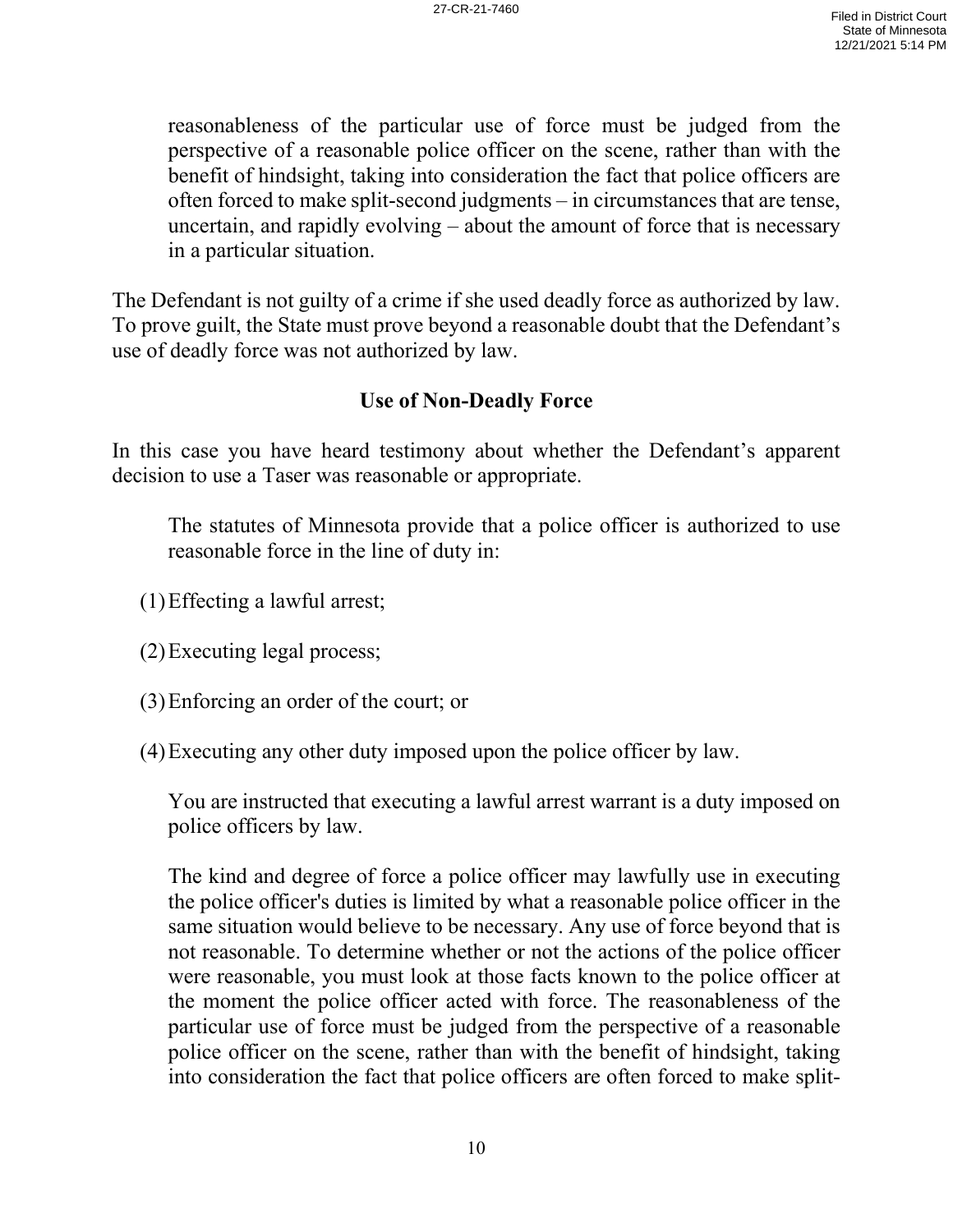second judgments – in circumstances that are tense, uncertain, and rapidly evolving – about the amount of force that is necessary in a particular situation.

Whether the Defendant's apparent decision to use a Taser was reasonable or appropriate is not a defense to the charges in this case.

### **Jury May Return for Information**

Each of you will be provided with a copy of the instructions that I am reading to you. The lawyers and I have determined that these instructions contain all the laws that are necessary for you to know in order to decide this case.

I cannot give you a trial transcript. No such transcript exists. We count on the jury to rely on its collective memory. If you have a request to have a portion of a witness's testimony read back to you by my court reporter, I will consider the request, in consultation with the lawyers; but that request may be denied, in which case you'll be asked to rely on your collective memory.

If you submit a question to me about the law or evidence, I will need to consult with the lawyers before deciding whether I can answer the question. Because the lawyers and I may be in other hearings, it may take a significant amount of time to respond to your question.

I say this not to discourage you from asking questions but only to inform you that the asking of a question about the law or evidence is a significant event that takes time to address.

#### **Notes Taken by Jurors**

You have been allowed to take notes during the trial. You may take those notes with you to the jury room. You should not consider these notes binding or conclusive, whether they are your notes or those of another juror. The notes should be used as an aid to your memory and not as a substitute for it. It is your recollection of the evidence that should control. You should disregard anything contrary to your recollection that may appear from your own notes or those of another juror. You should not give a greater weight to a particular piece of evidence solely because it is referred to in a note taken by a juror.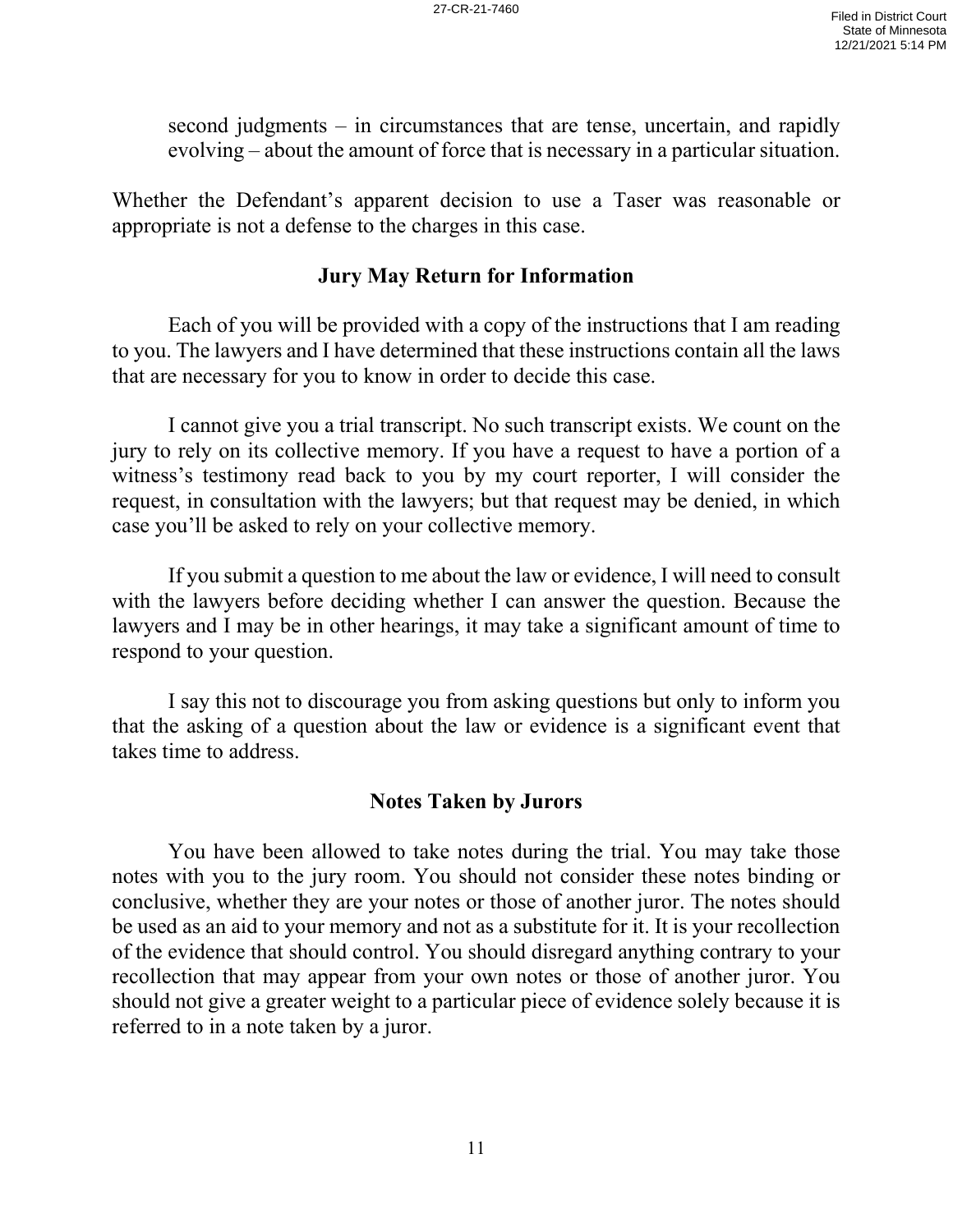#### **Replaying of Audio/Video Recordings**

In this case, the State and the Defendant have agreed that you will be sent back with a laptop containing all of the audio or video evidence admitted in this case. This is by order of the Court. The attorneys have reviewed the laptop to ensure the accuracy of the exhibits on the laptop. You will have a laptop that does not have internet access or other programs or information on it – the only items on the laptop are whatever is needed to access the exhibits that are on the laptop. On the laptop, you will see each exhibit identified by number. You can simply click on the exhibit, and it should open on the laptop and an additional monitor that has been provided for you in the deliberation room.

If you encounter any difficulty operating the laptop or accessing any exhibit, you may send a note to the deputy who will be outside your deliberation room. I will then review the note with the attorneys and an IT person and see if the issue can be resolved. If the issue cannot be resolved, we may need to replay the exhibit or exhibits in the traditional manner, with the judge, parties, and jury reconvening in the courtroom and replaying the recordings in open court and with the jury suspending your deliberations during that time. After we replayed the recordings, you would then return to the jury room to continue your deliberations.

### **Duties of Jurors: Selection of Foreperson; Unanimous Verdict; Deliberation; Return of Verdict; Advising of Additional Issues**

When you return to the jury room to discuss this case you must select a jury member to be foreperson. That person will lead your deliberations.

We all have feelings, assumptions, perceptions, fears, and stereotypes about others. Some biases we are aware of and others we might not be fully aware of, which is why they are called "implicit" or "unconscious biases." No matter how unbiased we think we are, our brains are hardwired to make unconscious decisions. We look at others, and filter what they say, through the lens of our own personal experience and background. Because we all do this, we often see life – and evaluate evidence – in a way that tends to favor people who are like ourselves or who have had life experiences like our own. We can also have biases about people like ourselves. One common example is the automatic association of male with career and female with family. Bias can affect our thoughts, how we remember what we see and hear, whom we believe or disbelieve, and how we make important decisions.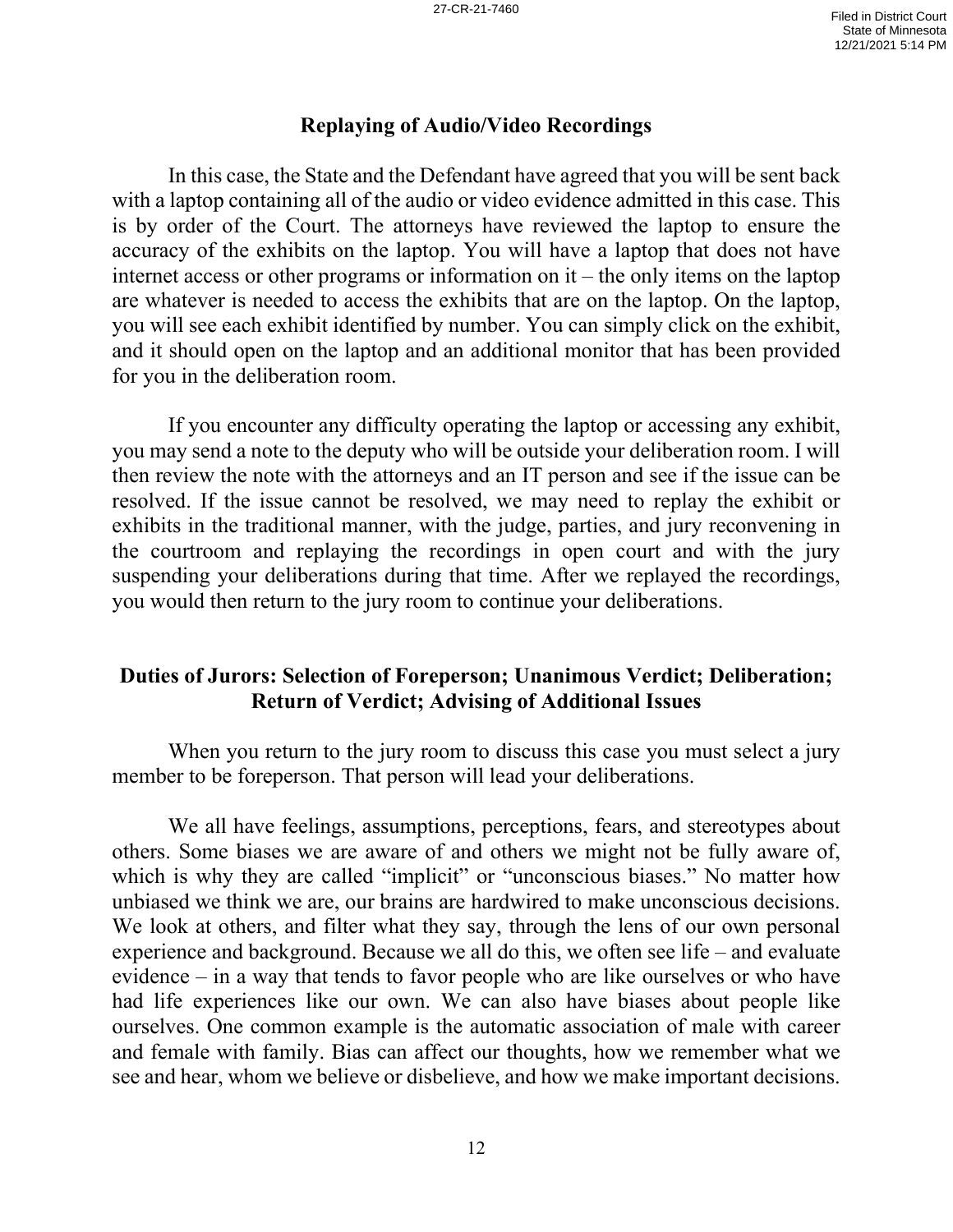As jurors, you are being asked to make an important decision in this case. You must:

- 1. Take the time you need to reflect carefully and thoughtfully about the evidence.
- 2. Think about why you are making the decision you are making and examine it for bias. Reconsider your first impressions of the people and the evidence in this case. If the people involved in this case were from different backgrounds, for example, richer or poorer, more or less educated, older or younger, or of a different gender, gender identity, race, religion, or sexual orientation, would you still view them, and the evidence, the same way?
- 3. Listen to one another. Resist and help each other resist any urge to reach a verdict influenced by bias. Each of you have different backgrounds and will be viewing this case in light of your own insights, assumptions, and biases. Listening to different perspectives may help you to better identify the possible effects these hidden biases may have on decision-making.
- 4. Resist jumping to conclusions based on personal likes or dislikes, generalizations, gut feelings, prejudices, sympathies, stereotypes, or unconscious biases.

The law demands that you make a fair decision, based solely on the evidence, your individual evaluations of that evidence, your reason and common sense, and these instructions.

 In order for you to return a verdict, whether guilty or not guilty, each juror must agree with that verdict. Your verdict must be unanimous.

You should discuss the case with one another, and deliberate with a view toward reaching agreement, if you can do so without violating your individual judgment. You should decide the case for yourself, but only after you have discussed the case with your fellow jurors and have carefully considered their views. You should not hesitate to reexamine your views and change your opinion if you become convinced they are erroneous, but you should not surrender your honest opinion simply because other jurors disagree or merely to reach a verdict.

A single verdict form for each count has been prepared for your use. The order in which the "guilty" and "not guilty" choices appear on the verdict forms is strictly alphabetical and should not in any way be considered as indicating which choice is